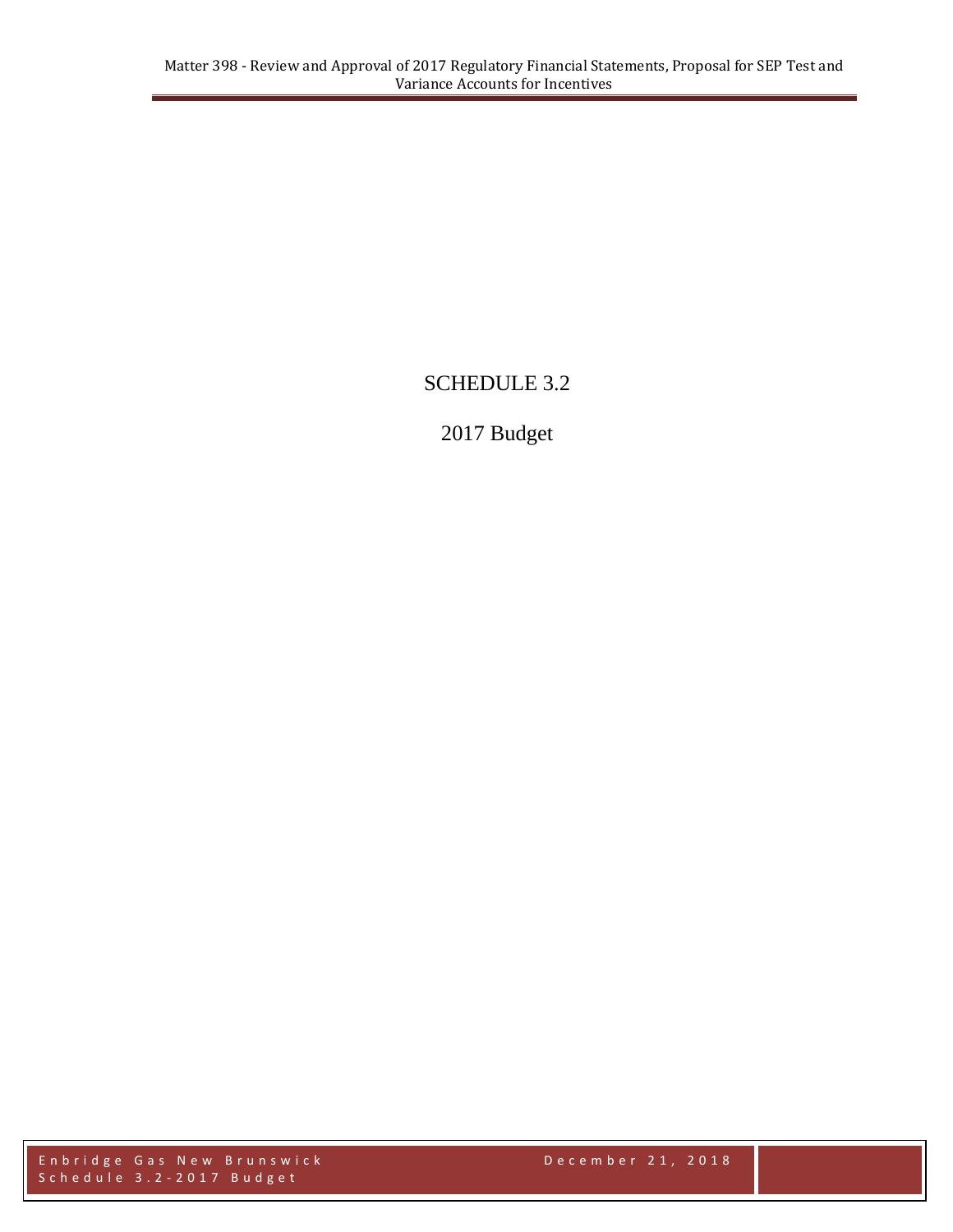Budget Balance Sheet for Regulatory Purposes For the year ended December 31, 2017

|                | 1 Notice to Reader: Subject to approval by the New Brunswick Energy and Utilities Board                                                                                               |                           |
|----------------|---------------------------------------------------------------------------------------------------------------------------------------------------------------------------------------|---------------------------|
|                | 2 (in thousands of dollars)                                                                                                                                                           |                           |
| 3              | <b>Assets</b>                                                                                                                                                                         | 2017                      |
|                | 4 Regulated Assets                                                                                                                                                                    |                           |
| 5<br>6         | Property, Plant and Equipment (Note 2)<br>Gas Distributor Plant in Service - Net (includes AFUDC capitalized during 2017 of \$17.4K)                                                  | \$<br>176,294             |
| $\overline{7}$ | <b>Construction Work In Progress - Gas Distributor Plant</b>                                                                                                                          | 1,037                     |
| 8              | <b>Total Property, Plant &amp; Equipment</b>                                                                                                                                          | 177,331                   |
| 9              | <b>Deferred Charges</b>                                                                                                                                                               |                           |
| 10<br>11<br>12 | Deferred Development Costs - Net (Note 3)<br>Development O&M Capitalized Costs - Net (Note 4)<br><b>Total Deferred Charges</b>                                                        | 1,439<br>86,034<br>87,473 |
| 13             | <b>Short Term Investments</b>                                                                                                                                                         | 2,969                     |
| 14             | <b>Total Regulated Rate Base Assets</b>                                                                                                                                               | 267,773                   |
|                | 15 Other Regulated Assets (Note 5)                                                                                                                                                    | 17,966                    |
| 16             | <b>Total Regulated Assets</b>                                                                                                                                                         | 285,739                   |
| 17             | <b>Regulatory Deferral (Note 1)</b>                                                                                                                                                   | 178,093                   |
| 18             | <b>Total Assets</b>                                                                                                                                                                   | \$<br>463,832             |
| 19             | <b>Liabilities and Partner's Equity</b>                                                                                                                                               |                           |
|                | 20 Partner's Equity (Ratebase) (Note 1)                                                                                                                                               | \$<br>131,687             |
|                | 21 Long-term Advances from Associates and Affiliates (Note 6)                                                                                                                         | 149,500                   |
|                | 22 Other Regulated Liabilities (Note 7)                                                                                                                                               | 4,552                     |
| 23             |                                                                                                                                                                                       | 285,739                   |
|                | 24 Partner's Equity (Regulatory Deferral)                                                                                                                                             | 178,093                   |
| 25             | <b>Total Liabilities and Equity</b>                                                                                                                                                   | 463,832                   |
|                | Financial Statement Effects of Rate Regulation and Legislative Changes - Note 1<br>Rate Base for Regulatory Purposes - Note 12<br>Capital Structure for Regulatory Purposes - Note 13 |                           |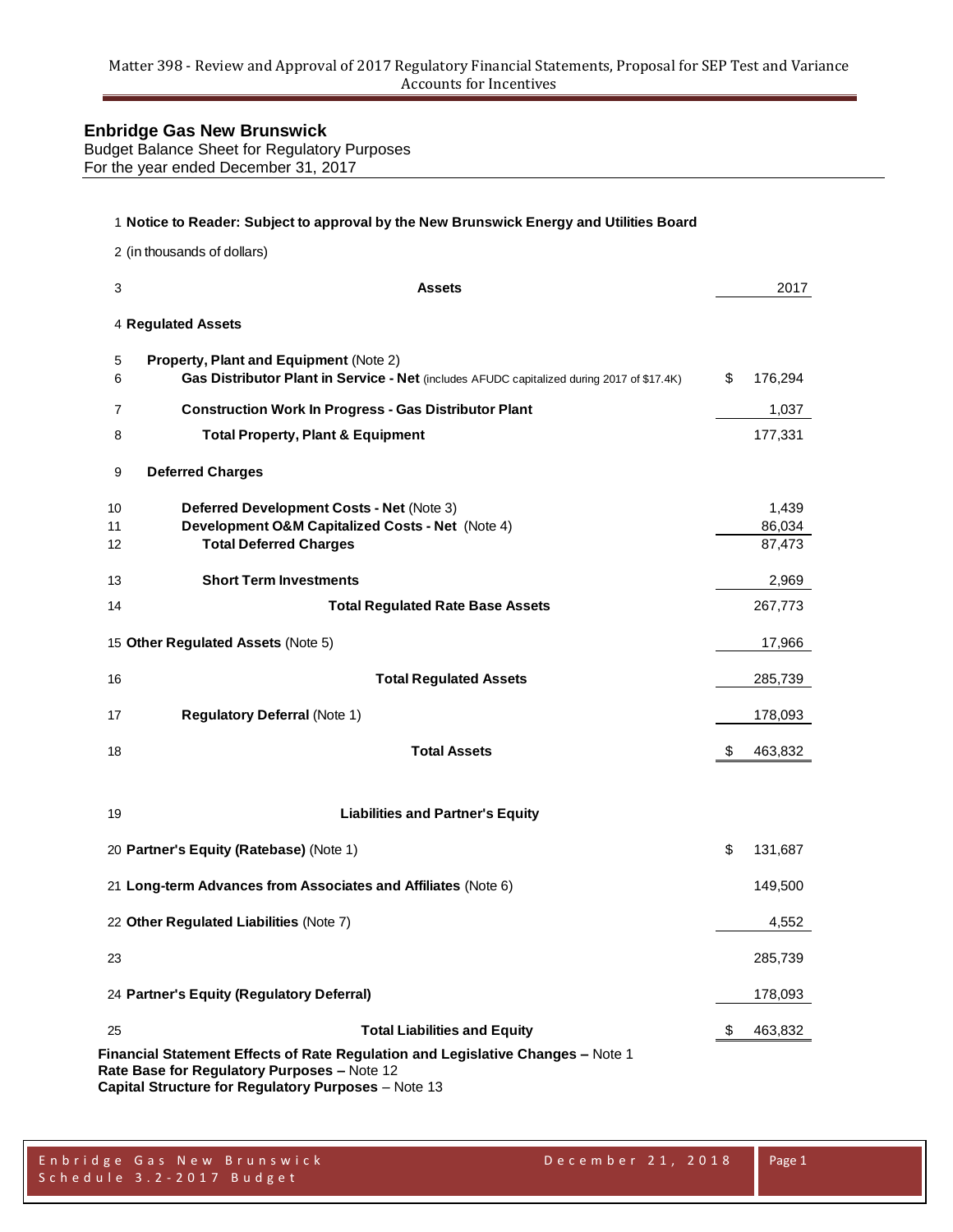Statement of Budgeted Income for Regulatory Purposes For the year ended December 31, 2017

#### **Notice to Reader: Subject to approval by the New Brunswick Energy and Utilities Board**

(in thousands of dollars)

| 3              |                                                                                   | 2017         |
|----------------|-----------------------------------------------------------------------------------|--------------|
|                | 4 Revenue                                                                         |              |
| 5              | <b>Operating Revenue (Note 8)</b>                                                 |              |
| 6              | Gas distribution                                                                  | \$<br>43,941 |
| $\overline{7}$ | Miscellaneous                                                                     | 945          |
| 8              | <b>Allowance for Funds Used During Construction</b>                               | 17           |
|                |                                                                                   | 44,903       |
| 9              | <b>Service and Inspections</b>                                                    |              |
| 10             | Revenue                                                                           | 637          |
| 11             | Cost of goods sold                                                                | (389)        |
|                |                                                                                   | 248          |
| 12             | <b>Total Revenue</b>                                                              | 45,151       |
|                |                                                                                   |              |
|                | 13 Expenses                                                                       |              |
| 14             | <b>Operating Expenses</b>                                                         |              |
| 15             | Operating and maintenance (Note 9)                                                | 12,153       |
| 16             | Transportation (net)                                                              | 1,794        |
| 17             | Total Operating and maintenance expenses                                          | 13,947       |
|                |                                                                                   |              |
| 18             | <b>Other Expenses</b>                                                             | 100          |
| 19             | Bad debt expense                                                                  | 278          |
| 20             | Amortization of Property, Plant and Equipment                                     | 6,235        |
|                |                                                                                   |              |
| 21             | <b>Municipal and Other Taxes</b>                                                  | 1,241        |
| 22             | Interest on Amounts Due to Associates & Affiliates and Other Interest (Note 10)   | 7,267        |
| 23             | <b>Amortization of Deferred Development Costs</b>                                 | 2,922        |
| 24             | <b>Total Expenses</b>                                                             | 31,990       |
|                |                                                                                   |              |
|                | 25 Income before Extraordinary Items, Regulatory Deferral and Return on Rate Base | 13,161       |
|                | 26 Regulatory Deferral                                                            |              |
|                |                                                                                   |              |
|                | 27 Regulated Return on Equity (Note 11)                                           | \$<br>13,161 |
|                |                                                                                   |              |

**Financial Statement Effects of Rate Regulation and Legislative Changes –** Note 1 **Details of Affiliate Transactions** – Note 14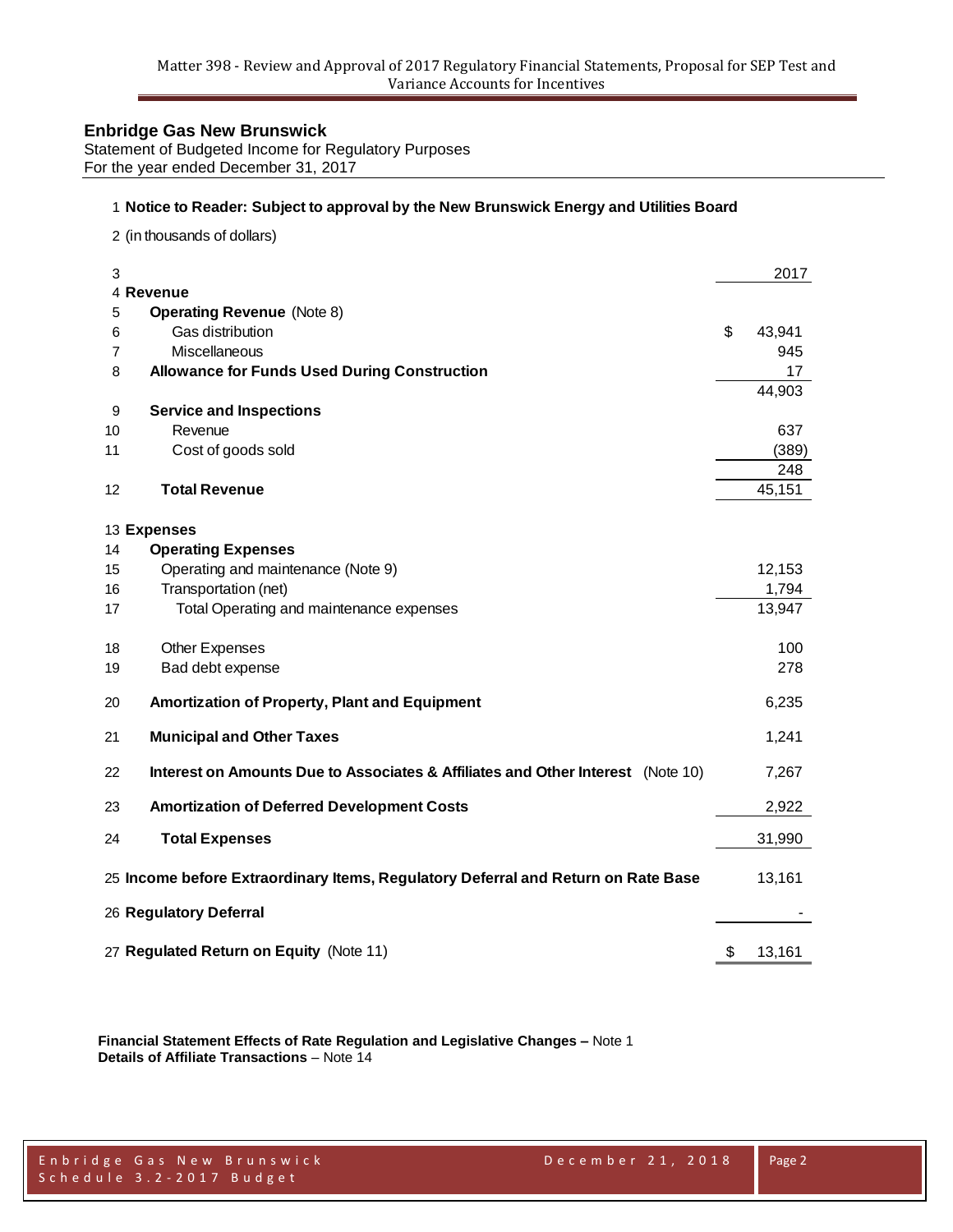Notes to 2017 Budget Regulatory Financial Results For the year ended December 31, 2017

#### Note 1 **Financial Statement Effects of Rate Regulation and Legislative Changes**

 The Public Utility's primary business activities are subject to regulation by the New Brunswick Energy and Utilities Board (EUB). The Public Utility follows accounting practices prescribed by its regulator or

stipulated in approved ratemaking decisions that are subject to examination and approval by the EUB

and are similar to those being used by other enterprises in the gas distribution industry in Canada.

Accordingly, the timing and recognition of certain revenues and expenses may differ from that otherwise

expected under generally accepted accounting principles (GAAP) applicable to non-regulated

operations. The ultimate recoverability of costs incurred is dependent upon the approval of the EUB.

 Rate regulation creates differences between the manner in which the Public Utility accounts for transactions or events and how they would be accounted for if the Public Utility was not subject to rate

regulation. The differences in accounting treatment include:

 The EUB permits an "allowance for funds used during construction" (AFUDC) to be included in the rate base. In addition, AFUDC is included in the cost of property, plant and equipment and is depreciated over future periods as part of the total cost of the related asset, based on the expectation that depreciation expense, including the AFUDC component, will be approved for inclusion in future rates. AFUDC for rate-regulated entities includes both an interest component and a cost of equity component. In the absence of rate regulation, GAAP would permit the capitalization of only the interest component. Therefore, the initial set up of the equity component as a capitalized asset and the corresponding revenue recognized during the construction phase would not be recognized nor would the subsequent depreciation of the asset.

 As prescribed by the EUB, the Public Utility does not recognize gains and losses on the sale of Enbridge Utility Gas (EUG) in the statement of income and uses a purchase gas variance account to defer the gain or loss on sale. Non-regulated enterprises would normally account for the gain or loss in the statement of income or comprehensive income.

 Enbridge Inc., on behalf of the Public Utility, maintains a pension plan which provides defined benefit pension benefits to employees. As prescribed by the EUB, contributions made to the plan are expensed as paid, consistent with the recovery of such costs in rates. Under GAAP, pension costs and obligations for defined benefit pension plans are determined using the projected benefit method and are charged to income as services are rendered

 The legislation noted above also provided direction with regards to the regulatory deferral account, which the EUB had historically approved to capture the difference between the Public Utility regulated revenues and its revenue requirement, which non-regulated enterprises would not recognize. Based on the legislative changes, the Public Utility is no longer permitted to depreciate, amortize, earn a return on, or otherwise consider the regulatory deferral account when calculating its revenue requirement. In response to this legislation, the Public Utility has not considered the deferral account for the purpose of establishing the revenue requirement. However, it will remain as an asset on Enbridge Gas New Brunswick's balance sheet as it remains an asset of the Public Utility for regulatory purposes. Similarly, the capital structure associated with the regulatory deferral account will also remain on the balance sheet. However, the debt and equity associated with the regulatory deferral account are not considered when calculating the allowed rate of return for the Public Utility.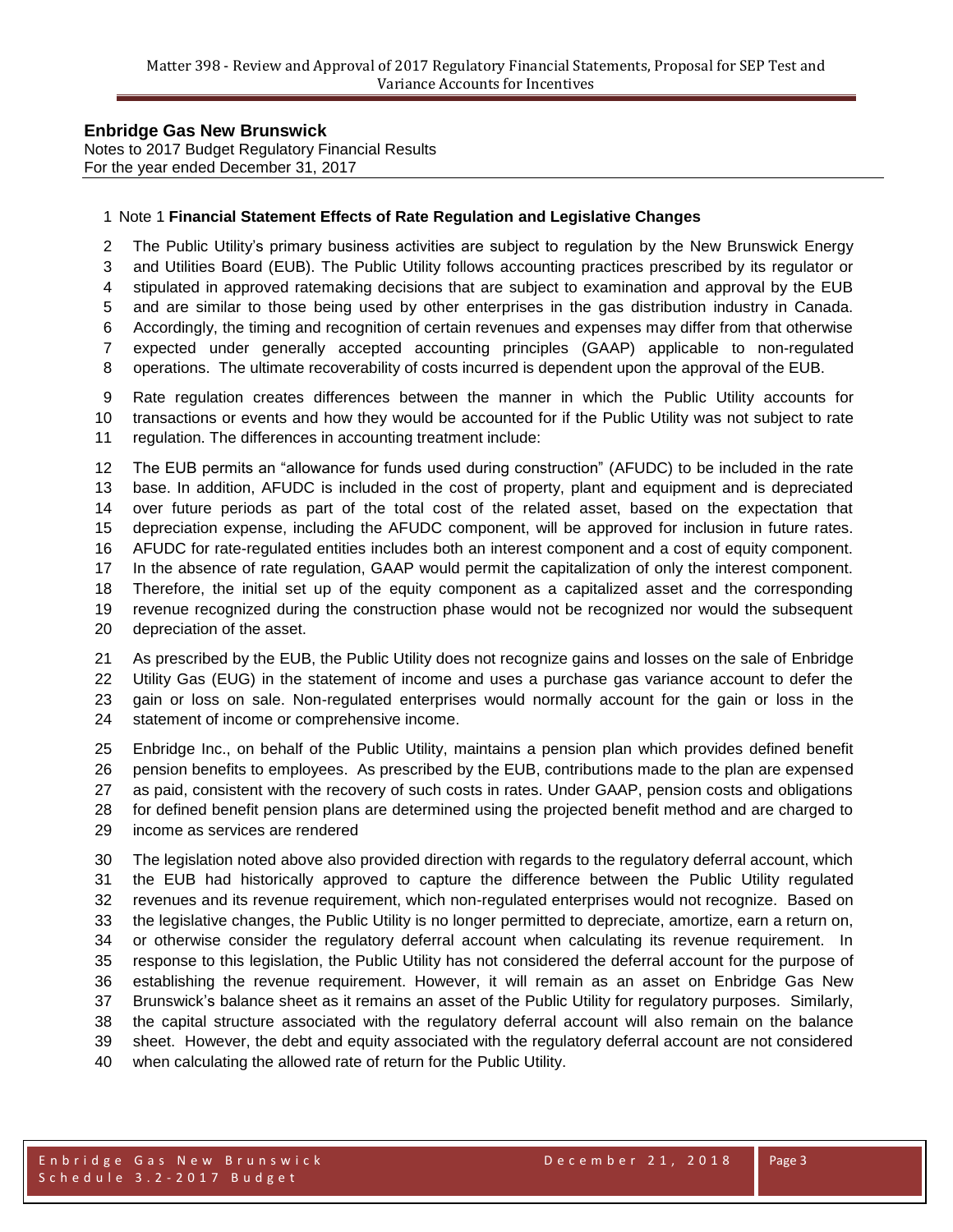Notes to 2017 Budget Regulatory Financial Results For the year ended December 31, 2017

(in thousands of dollars)

## Note 2 **Property, Plant & Equipment**

| 1<br>2<br>3 |                                   | Cost          | <b>Accumulated</b><br><b>Amortization</b> | 2017<br><b>Net Book</b><br>Value | Rates of<br>Amortization |
|-------------|-----------------------------------|---------------|-------------------------------------------|----------------------------------|--------------------------|
| 4           | Property, plant & equipment       |               |                                           |                                  |                          |
| 5           | <b>General Plant</b>              |               |                                           |                                  |                          |
| 6           | Computer Hardware & Software      | \$<br>688     | (211)                                     | 477                              | 8.87%                    |
| 7           | Tools and Work Equipment          | 1,716         | (1, 262)                                  | 454                              | 14.53%                   |
| 8           | Office Furniture and Equipment    | 348           | (144)                                     | 204                              | 6.41%                    |
| 9           | <b>Transportation Equipment</b>   | 1,987         | (1, 361)                                  | 626                              | 6.32%                    |
| 10          | Incentives                        | 436           | (234)                                     | 202                              | 20.00%                   |
| 11          | Leasehold Improvements            | 209           | (85)                                      | 124                              | 1                        |
| 12          | Subtotal                          | 5,384         | (3,297)                                   | 2,087                            |                          |
| 13          | <b>Distribution Plant</b>         |               |                                           |                                  |                          |
| 14          | Land                              | 375           |                                           | 375                              |                          |
| 15          | Rights of way and easements       | 189           |                                           | 189                              |                          |
| 16          | <b>Distribution Mains</b>         | 129,077       | (31, 959)                                 | 97,118                           | 1.64%                    |
| 17          | <b>Street Services</b>            | 67,525        | (18, 721)                                 | 48,804                           | 1.74%                    |
| 18          | Meters and Regulators             | 23,828        | (5,586)                                   | 18,242                           | 7.63%                    |
| 19          | <b>Stations</b>                   | 16,258        | (6, 779)                                  | 9,479                            | 2.82%                    |
| 20          | Subtotal                          | 237,252       | (63, 045)                                 | 174,207                          |                          |
| 21          | Total plant in service            | 242,636       | (66, 342)                                 | 176,294                          |                          |
| 22          | Construction work in progress     | 1,037         |                                           | 1,037                            |                          |
| 23          | Total property, plant & equipment | \$<br>243,673 | \$<br>(66, 342)                           | \$<br>177,331                    |                          |

1 - Amortized over the term of the related leases.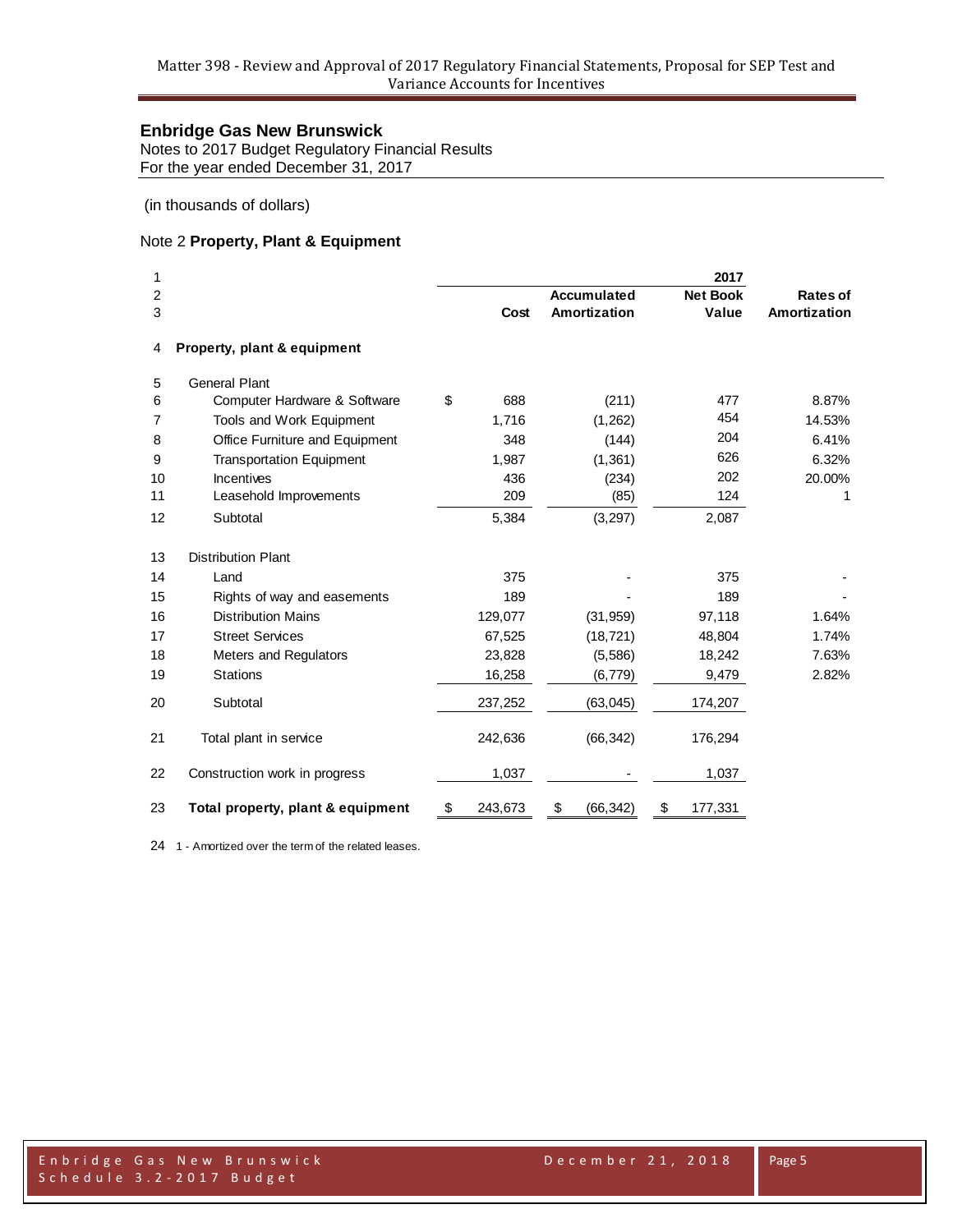Notes to 2017 Budget Regulatory Financial Results For the year ended December 31, 2017

(in thousands of dollars)

#### Note 3 **Deferred Development Costs - Net**

|   |                                       |                    |              |                 | 2017      |
|---|---------------------------------------|--------------------|--------------|-----------------|-----------|
| 2 |                                       | <b>Accumulated</b> |              | <b>Net Book</b> |           |
| 3 |                                       | Cost               | Amortization |                 | Value     |
|   | Franchise fee                         | \$<br>1.500        | S            | (1,375)         | \$<br>125 |
| 5 | Intangible Software                   | 3,806              |              | (2, 492)        | 1,314     |
| 6 | Total deferred development costs, net | 5.306              |              | (3,867)         | 1.439     |

#### Note 4 **Development O&M Capitalized Costs – Net**

|    |                                              |  |         |              |                    | 2017            |
|----|----------------------------------------------|--|---------|--------------|--------------------|-----------------|
| 8  |                                              |  |         |              | <b>Accumulated</b> | <b>Net Book</b> |
| 9  |                                              |  | Cost    | Amortization |                    | Value           |
| 10 | Development O&M capitalized costs            |  | 114.952 |              | (28, 918)          | 86,034          |
| 11 | Total development O&M capitalized costs, net |  | 114.952 |              | (28, 918)          | 86,034          |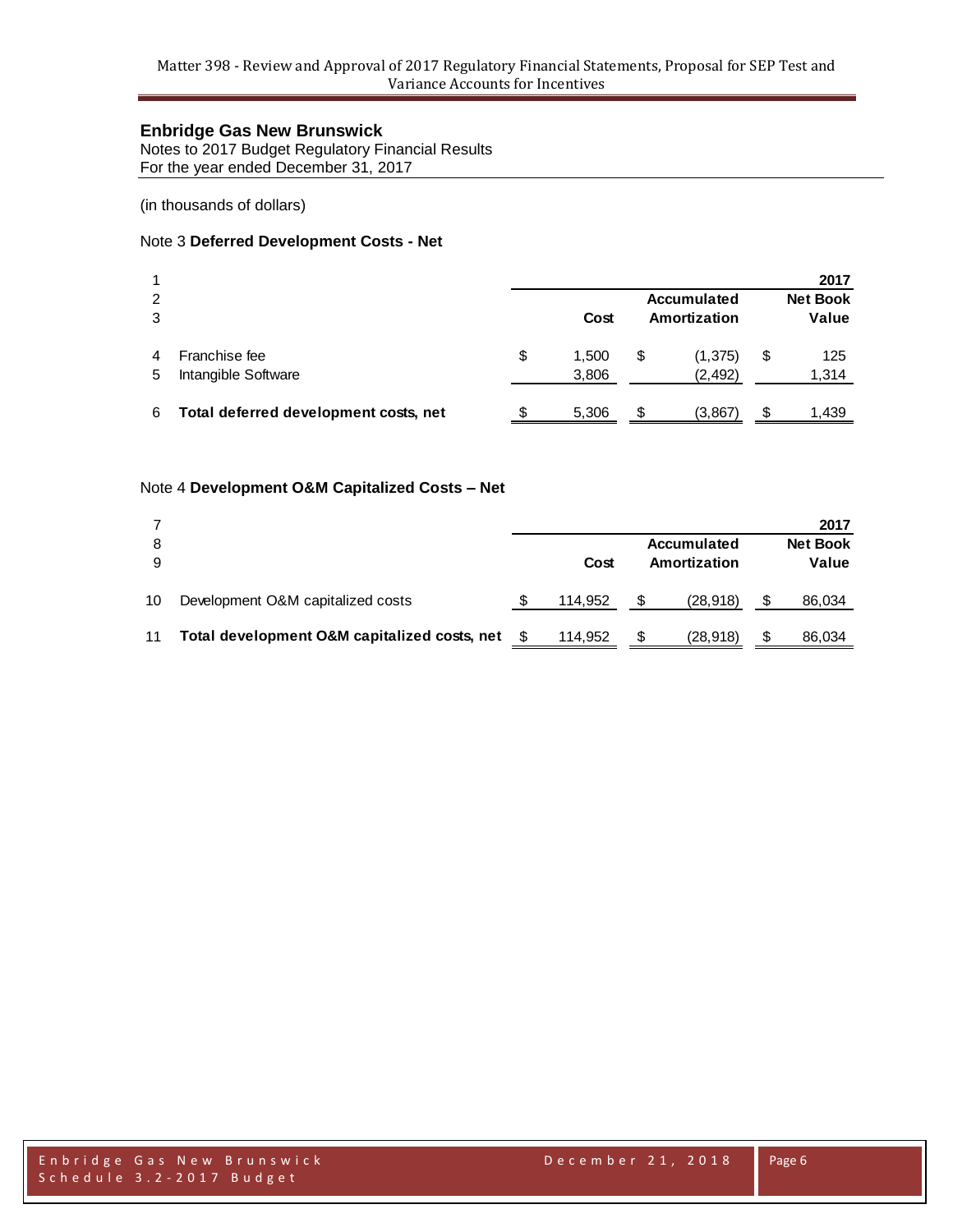Notes to 2017 Budget Regulatory Financial Results For the year ended December 31, 2017

(in thousands of dollars)

## Note 5 **Other Regulated Assets**

|    |                                | 2017        |
|----|--------------------------------|-------------|
| -2 | Cash, & Short Term Investments | \$<br>8,438 |
| 3  | Accounts Receivable            | 8,108       |
| 4  | Long term receivable           | 373         |
| .5 | Inventory                      | 1,047       |
| 6  |                                | 17,966      |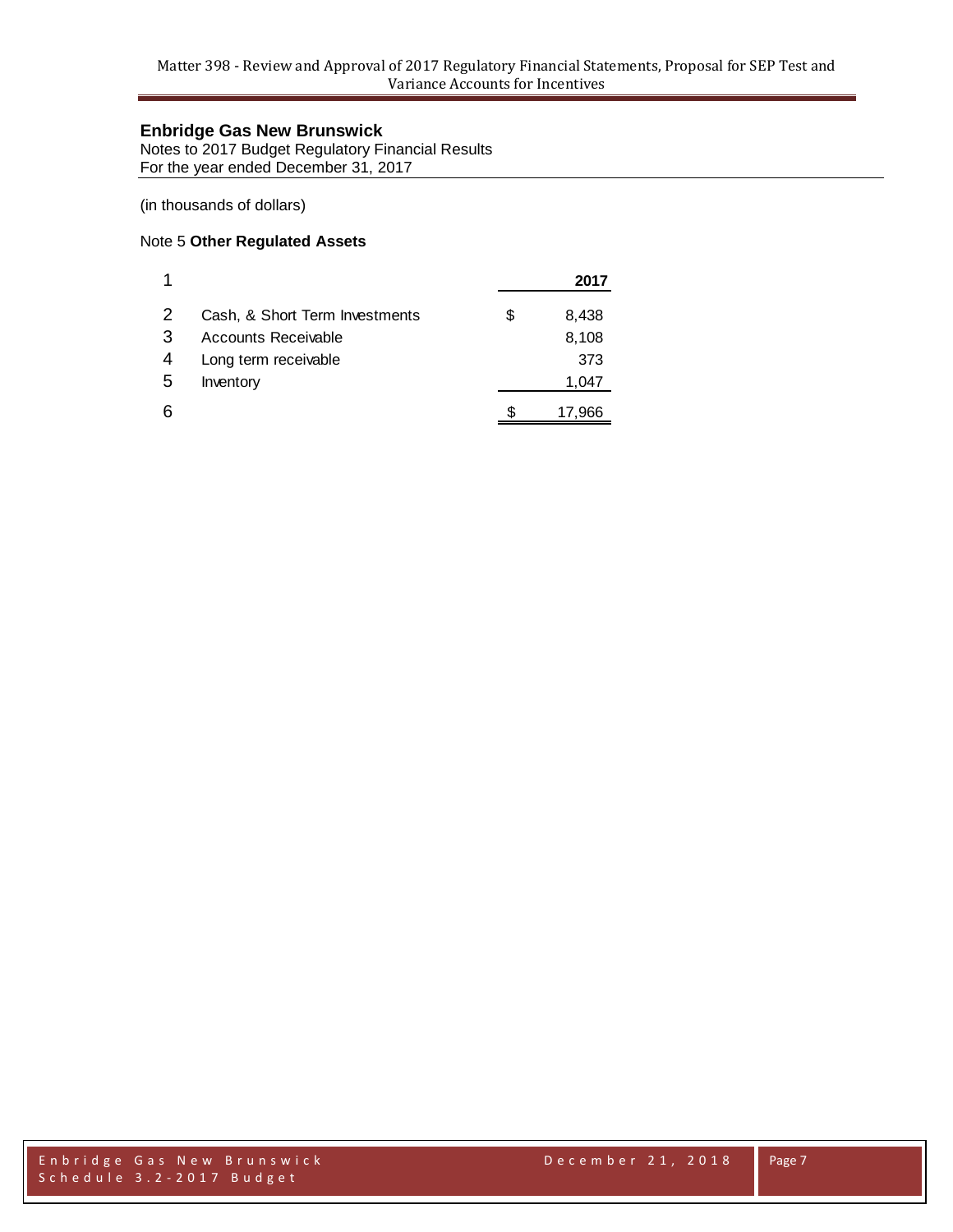Notes to 2017 Budget Regulatory Financial Results For the year ended December 31, 2017

(in thousands of dollars)

#### Note 6 **Long-term Advances from Associates and Affiliates**

|                        |                   |                                                            |               |                     | 2017        |                  |  |
|------------------------|-------------------|------------------------------------------------------------|---------------|---------------------|-------------|------------------|--|
|                        |                   |                                                            |               | <b>Cost of Debt</b> |             |                  |  |
|                        | <b>Issue Date</b> | <b>Maturity Date</b>                                       | <b>Amount</b> | Enbridge Inc.       | <b>EGNB</b> | <b>Regulated</b> |  |
| Promissory Note        | 12-Dec-12         | $9-Dec-19$                                                 | 15,000        | 4.63%               | 5.63%       | 5.63%            |  |
| Promissory Note        | 12-Dec-12         | 30-Dec-21                                                  | 14,000        | 3.50%               | 4.50%       | 4.50%            |  |
| Promissory Note        | $8 - Jan - 13$    | 8-Jan-20                                                   | 7,500         | 3.67%               | 4.67%       | 4.67%            |  |
| <b>Promissory Note</b> | 24-Feb-14         | 26-Feb-18                                                  | 25,000        | 4.16%               | 5.16%       | 5.16%            |  |
| <b>Promissory Note</b> | 24-Mar-14         | 24-Mar-17                                                  |               | 3.69%               | 4.69%       | 4.69%            |  |
| <b>Promissory Note</b> | 29-Dec-14         | 28-Dec-18                                                  | 21,000        | 3.72%               | 4.72%       | 4.72%            |  |
| Promissory Note        | 30-Mar-15         | 29-Mar-19                                                  | 6,000         | 3.45%               | 4.45%       | 4.45%            |  |
| Promissory Note        | 15-Sep-15         | 15-Sep-19                                                  | 18,000        | 3.84%               | 4.84%       | 4.84%            |  |
| Promissory Note        | 15-Sep-15         | 15-Sep-20                                                  | 18,000        | 4.23%               | 5.23%       | 5.23%            |  |
| <b>Promissory Note</b> | $31 -$ Jul $-16$  | 31-Jul-21                                                  | 20,000        | 3.70%               | 4.70%       | 4.70%            |  |
| <b>Promissory Note</b> | 24-Mar-17         | 24-Mar-25                                                  | 5,000         | 3.70%               | 4.70%       | 4.70%            |  |
|                        |                   |                                                            |               |                     |             |                  |  |
|                        |                   |                                                            | 149,500<br>\$ | 3.92%               | 4.92%       | 4.92%            |  |
|                        |                   | Total long-term advances<br>from associates and affiliates |               |                     |             |                  |  |

17 The cost of debt of EGNB is limited to the actual borrowing rate of Enbridge Inc. plus 1%.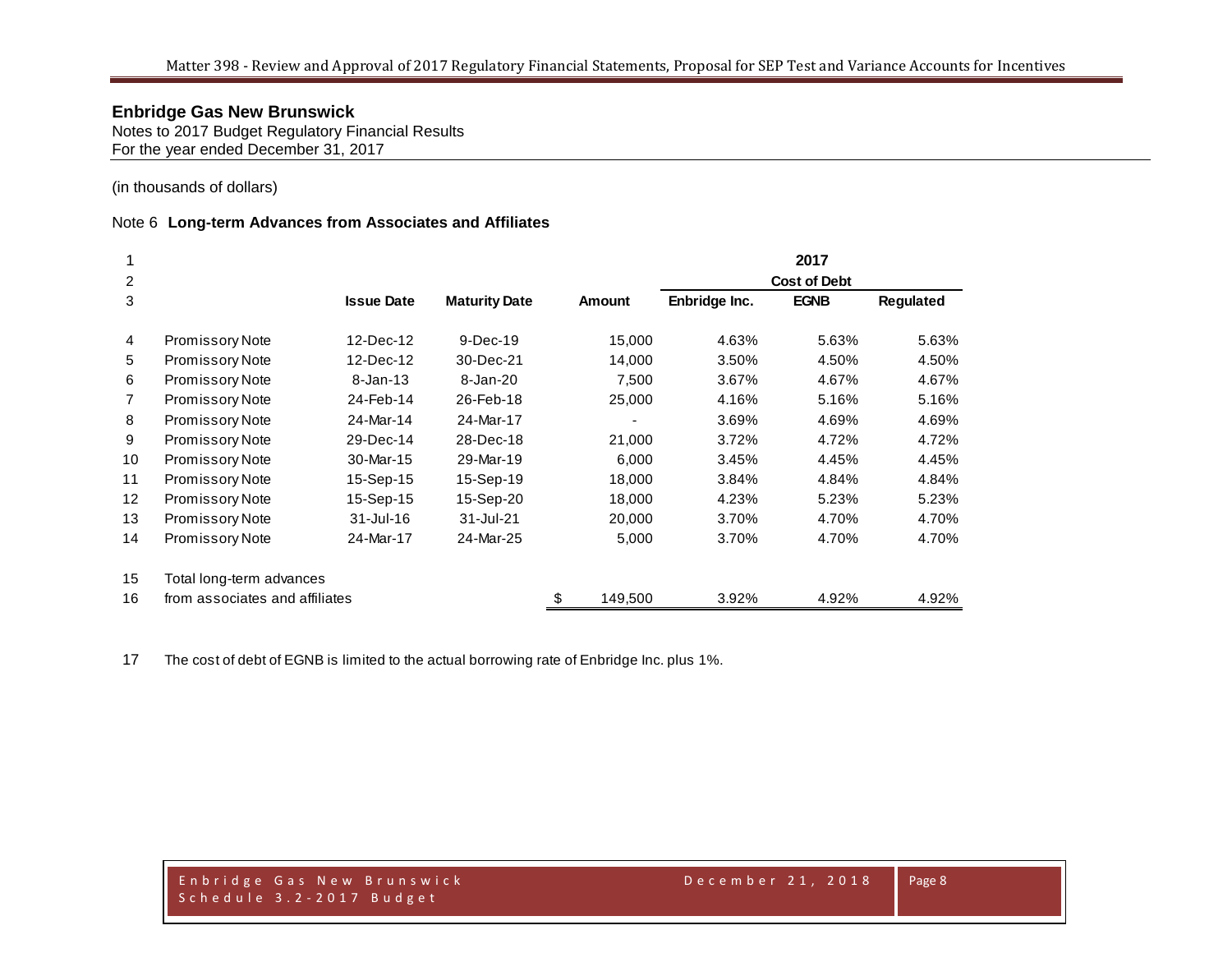Notes to 2017 Budget Regulatory Financial Results For the year ended December 31, 2017

(in thousands of dollars)

## Note 7 **Other Regulated Liabilities**

|   |                                                | 2017  |
|---|------------------------------------------------|-------|
| 2 | <b>Accounts Payable</b>                        | 2.542 |
| 3 | Long Term Payables                             | 333   |
|   | Long Term Deferred Post Employment Liabilities | 1,677 |
| 5 |                                                | 4,552 |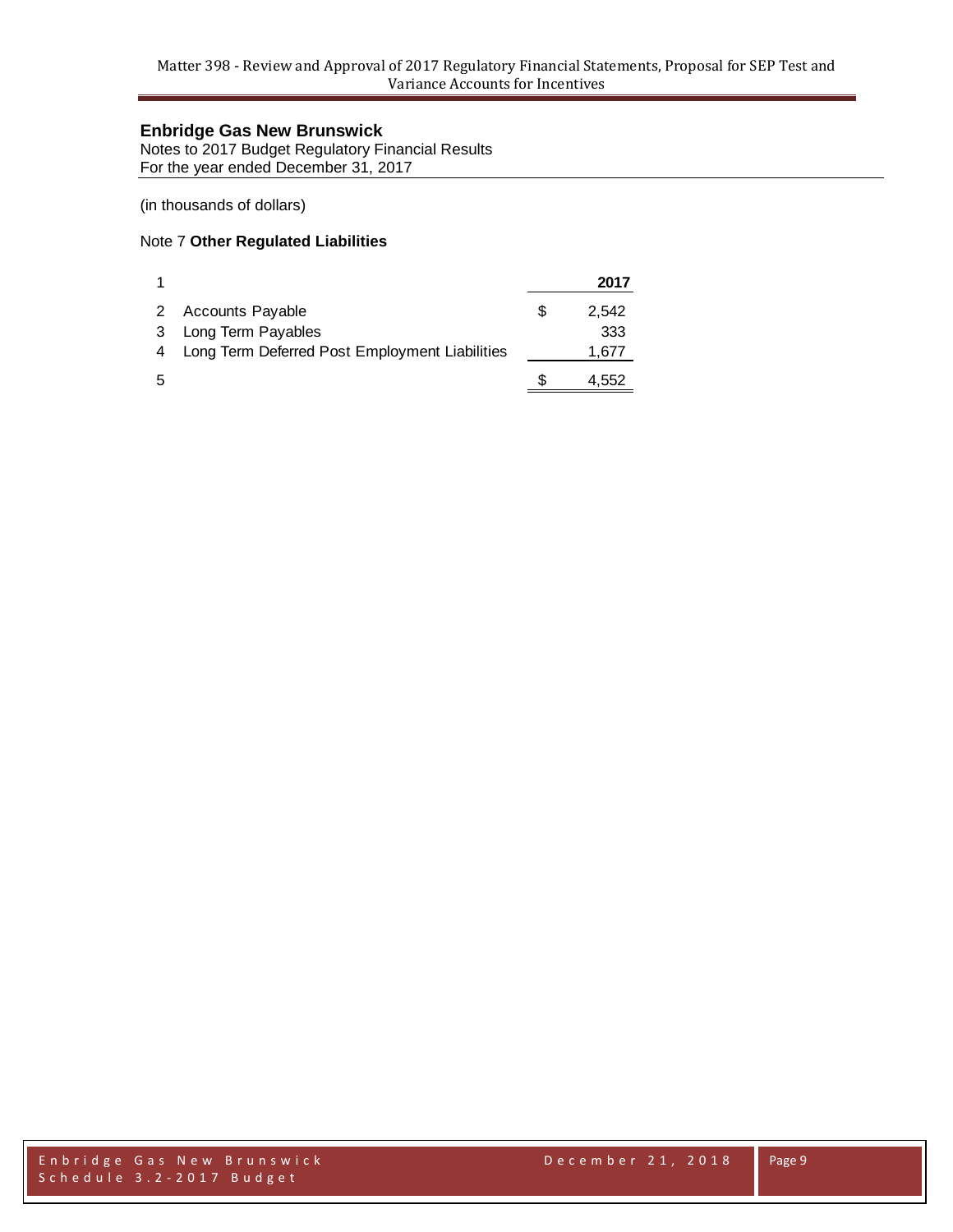Notes to 2017 Budget Regulatory Financial Results For the year ended December 31, 2017

(in thousands of dollars)

## Note 8 **Operating Revenue**

#### **a. Gas Distribution**

| 1                          |                                                                                                                                                                                                                 | 2017 |                                                    |                                        |                                             |  |
|----------------------------|-----------------------------------------------------------------------------------------------------------------------------------------------------------------------------------------------------------------|------|----------------------------------------------------|----------------------------------------|---------------------------------------------|--|
| 2<br>3                     |                                                                                                                                                                                                                 |      | <b>Revenue</b>                                     |                                        | <b>Customers Throughput</b><br>TJs          |  |
| 4<br>5<br>6<br>7<br>8<br>9 | <b>Small General Service (SGS)</b><br>Mid-General Service (MGS)<br>Large General Service (LGS)<br><b>Contract General Service (CGS)</b><br>Industrial Contract General Service (ICGS)<br>Off-Peak Service (OPS) | \$   | 7,225<br>12,980<br>11,905<br>5,128<br>6,490<br>213 | 8,140<br>3,086<br>398<br>79<br>9<br>16 | 578<br>1,039<br>1,422<br>791<br>1,866<br>34 |  |
| 10                         | Total                                                                                                                                                                                                           |      | 43,941                                             | 11,728                                 | 5,730                                       |  |

11 1 Terajoule (TJ) = 1,000 Gigajoules (GJ)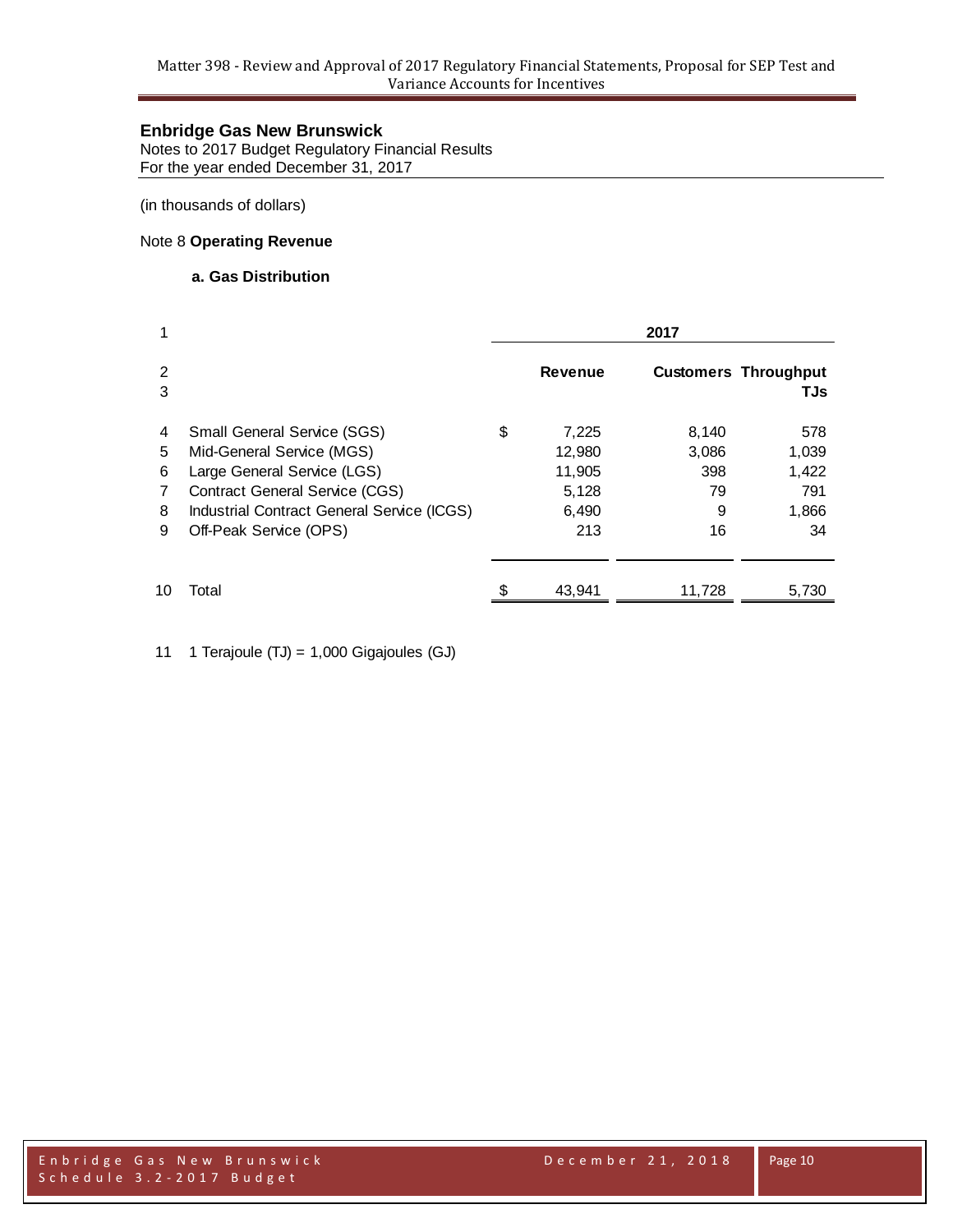Notes to 2017 Budget Regulatory Financial Results For the year ended December 31, 2017

(in thousands of dollars)

#### Note 8 **Operating Revenue (continued)**

#### **b. Miscellaneous**

|        |                                                             |    | 2017 |
|--------|-------------------------------------------------------------|----|------|
| 2<br>3 | Agent billing and collection<br>Other miscellaneous revenue | S. | 175  |
| 4      | <b>Total miscellaneous</b>                                  |    |      |

# 5 **Details of Agent Billing and Collection Revenue** 6 (in dollars) 7 **2017** 8 Small General Service (SGS) \$ 128,320 9 Mid-General Service (MGS) 34,414 10 Large General Service (LGS) 9,886 11 Contract General Service (CGS) 1,786 12 Industrial Contract General Service (ICGS) 384

- 13 Off-Peak Service (OPS) 723
- 14 **Total agent billing and collection revenue** \$ 175,513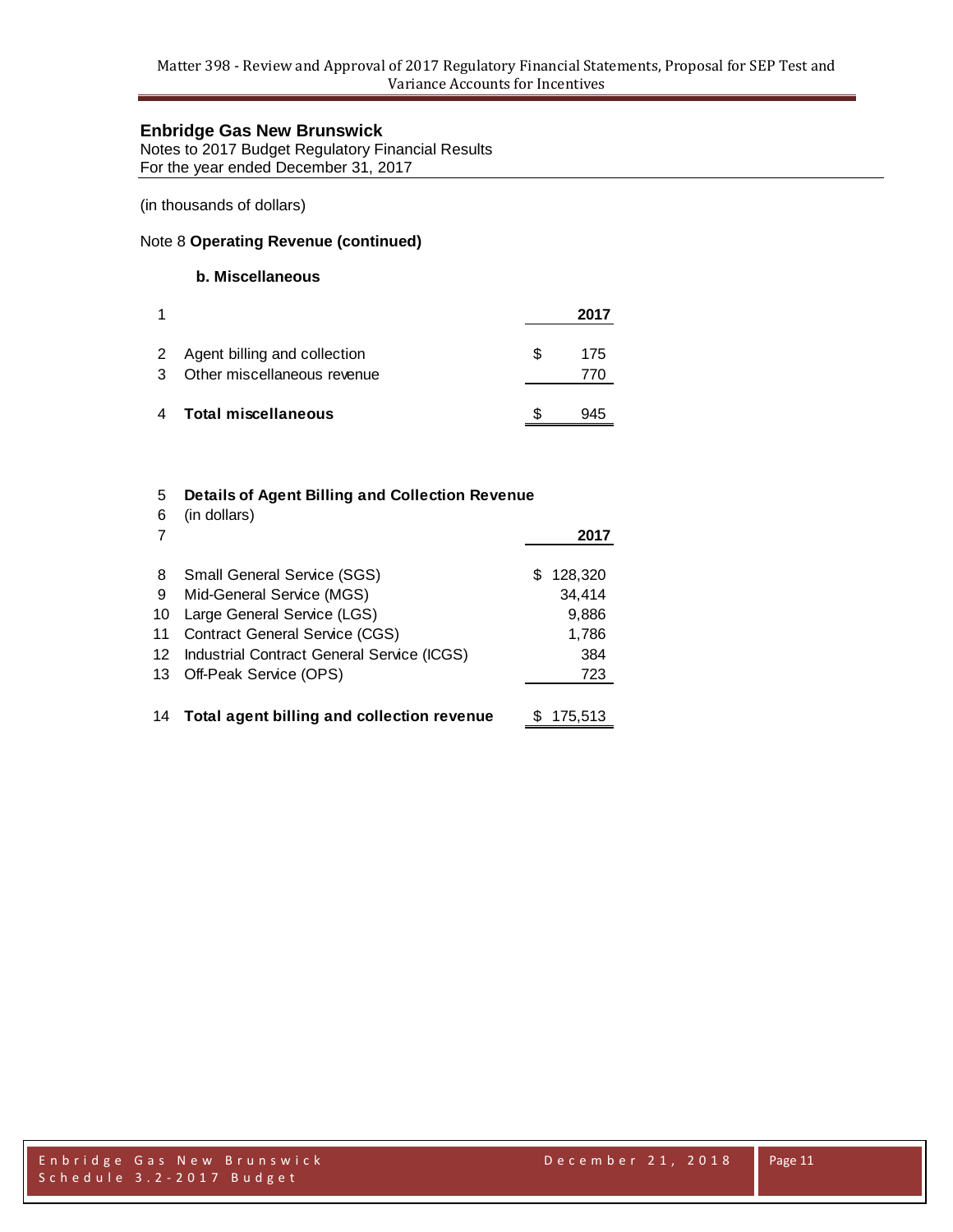Notes to 2017 Budget Regulatory Financial Results For the year ended December 31, 2017

(in thousands of dollars)

## Note 9 **Operating and Maintenance Expenses**

| 1  |                                           | 2017         |  |
|----|-------------------------------------------|--------------|--|
|    |                                           |              |  |
| 2  | Corporate management                      | \$<br>1,056  |  |
| 3  | Corporate administration                  | 419          |  |
| 4  | Financial reporting                       | 1,305        |  |
| 5  | Information technology                    | 1,382        |  |
| 6  | Regulatory & upstream                     | 890          |  |
| 7  | Sales & marketing                         | 1,300        |  |
| 8  | Distribution & maintenance                | 5,273        |  |
| 9  | Customer care                             | 1,330        |  |
| 10 | Human resources                           | 2,715        |  |
| 11 | Gas transportation and related activities | 1,794        |  |
|    | 12 Total prior to capitalization          | 17,464       |  |
|    | 13 Property, plant & equipment            | 3,517        |  |
|    | 14 Total capitalized                      | 3,517        |  |
|    | 15 Total expense                          | \$<br>13,947 |  |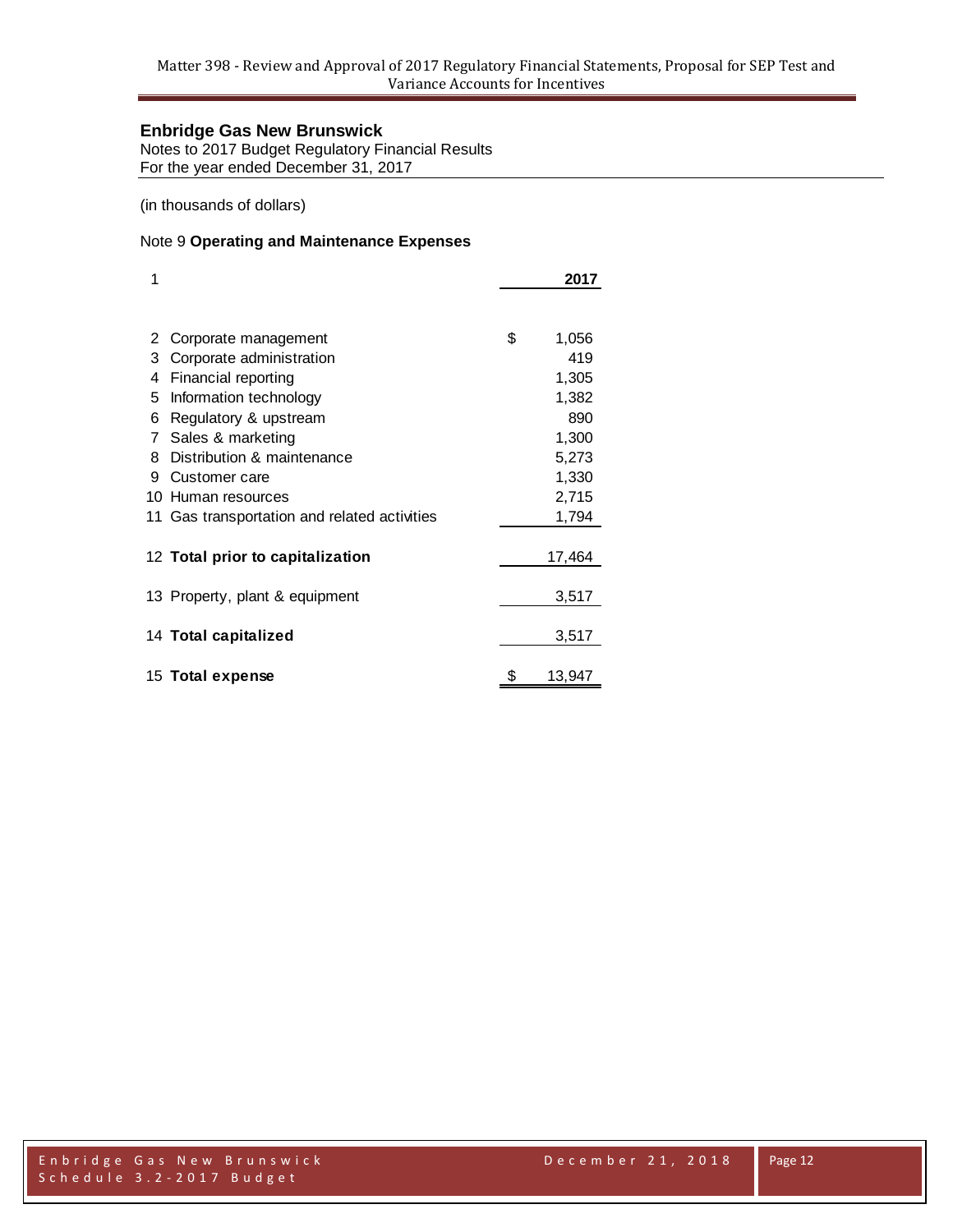Notes to 2017 Budget Regulatory Financial Results For the year ended December 31, 2017

(in thousands of dollars)

## Note 10 **Interest on Amounts Due to Associates & Affiliates and Other Interest**

|   |                                                                                                      | 2017  |
|---|------------------------------------------------------------------------------------------------------|-------|
| 2 | Interest on long-term debt<br>3 AIDC - allowance for funds used during construction (debt component) | 7.261 |
|   | Total interest on amounts due to associates & affiliates and other interest $$$                      | 7.267 |

#### Note 11 **Regulated Return on Equity**

| 5 |                                                                                                      | 2017   |
|---|------------------------------------------------------------------------------------------------------|--------|
| 6 | Regulated return on equity<br>AEDC - allowance for funds used during construction (equity component) | 13.152 |
| 8 | Total regulated return on equity                                                                     | 13,161 |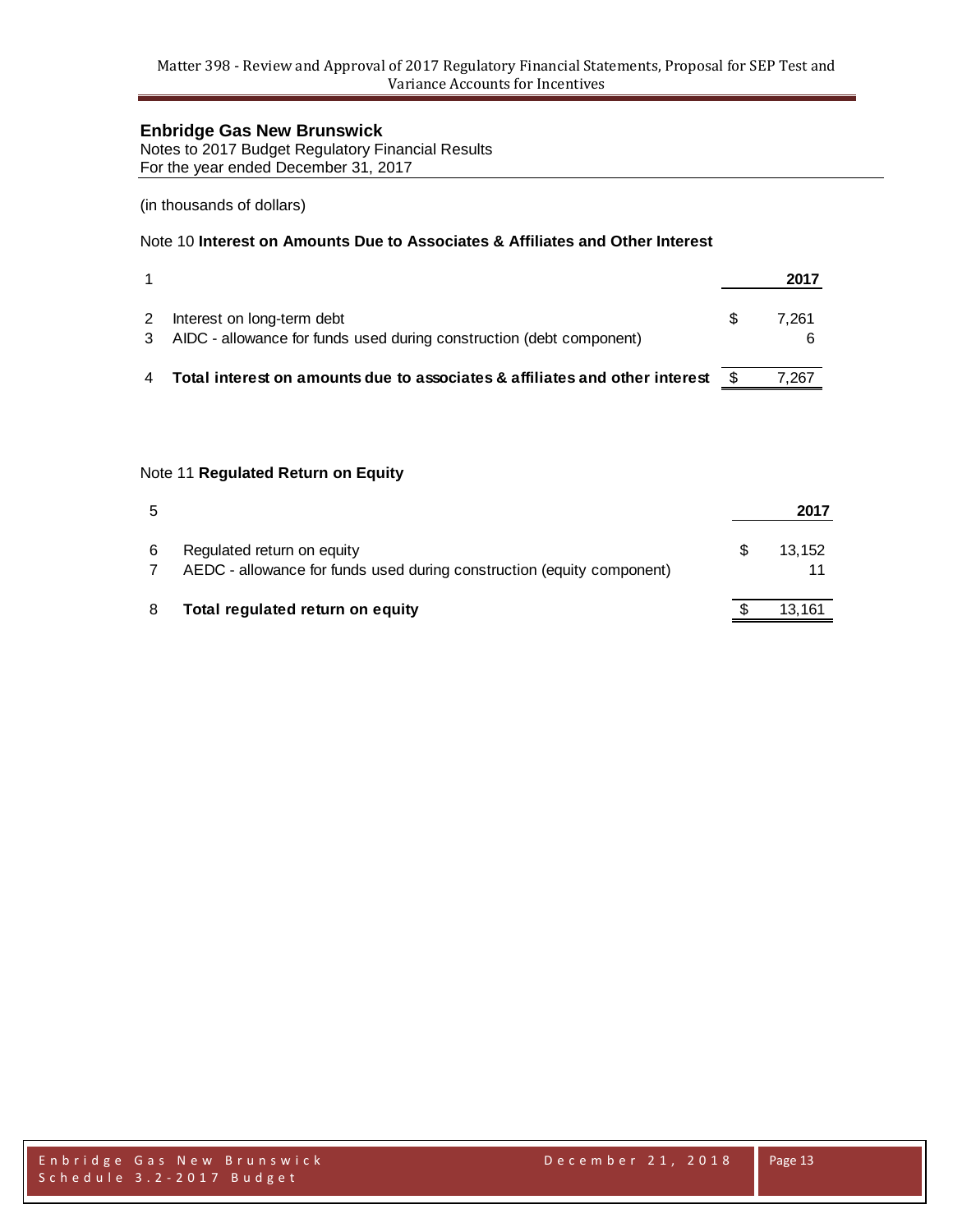Notes to 2017 Budget Regulatory Financial Results For the year ended December 31, 2017

(in thousands of dollars)

## Note 12 **Rate Base for Regulatory Purposes**

| 1  |                                   | 2017          |
|----|-----------------------------------|---------------|
|    | 2 Property, plant & equipment     |               |
| 3  | Cost                              | \$<br>242,636 |
| 4  | Accumulated amortization          | (66, 342)     |
| 5  | <b>Net</b>                        | 176,294       |
|    | 6 Deferred charges                |               |
| 7  | Franchise fee, at cost            | 1,500         |
| 8  | Accumulated amortization          | (1, 375)      |
| 9  | <b>Net</b>                        | 125           |
| 10 | Development O&M capitalized costs | 114,952       |
| 11 | Accumulated amortization          | (28, 918)     |
| 12 | <b>Net</b>                        | 86,034        |
| 13 | Intangible Software               | 3,806         |
| 14 | Accumulated amortization          | (2, 492)      |
| 15 | Net                               | 1,314         |
| 16 | Deferral account                  |               |
|    | Accumulated amortization          |               |
| 17 | <b>Net</b>                        |               |
| 18 | <b>Total deferred charges</b>     | 87,473        |
| 19 | <b>Term deposit</b>               | 2,969         |
| 20 | <b>Working capital allowance</b>  | 1,578         |
| 21 | <b>Total rate base</b>            | \$<br>268,314 |
| 22 | Average rate base                 | \$<br>268,145 |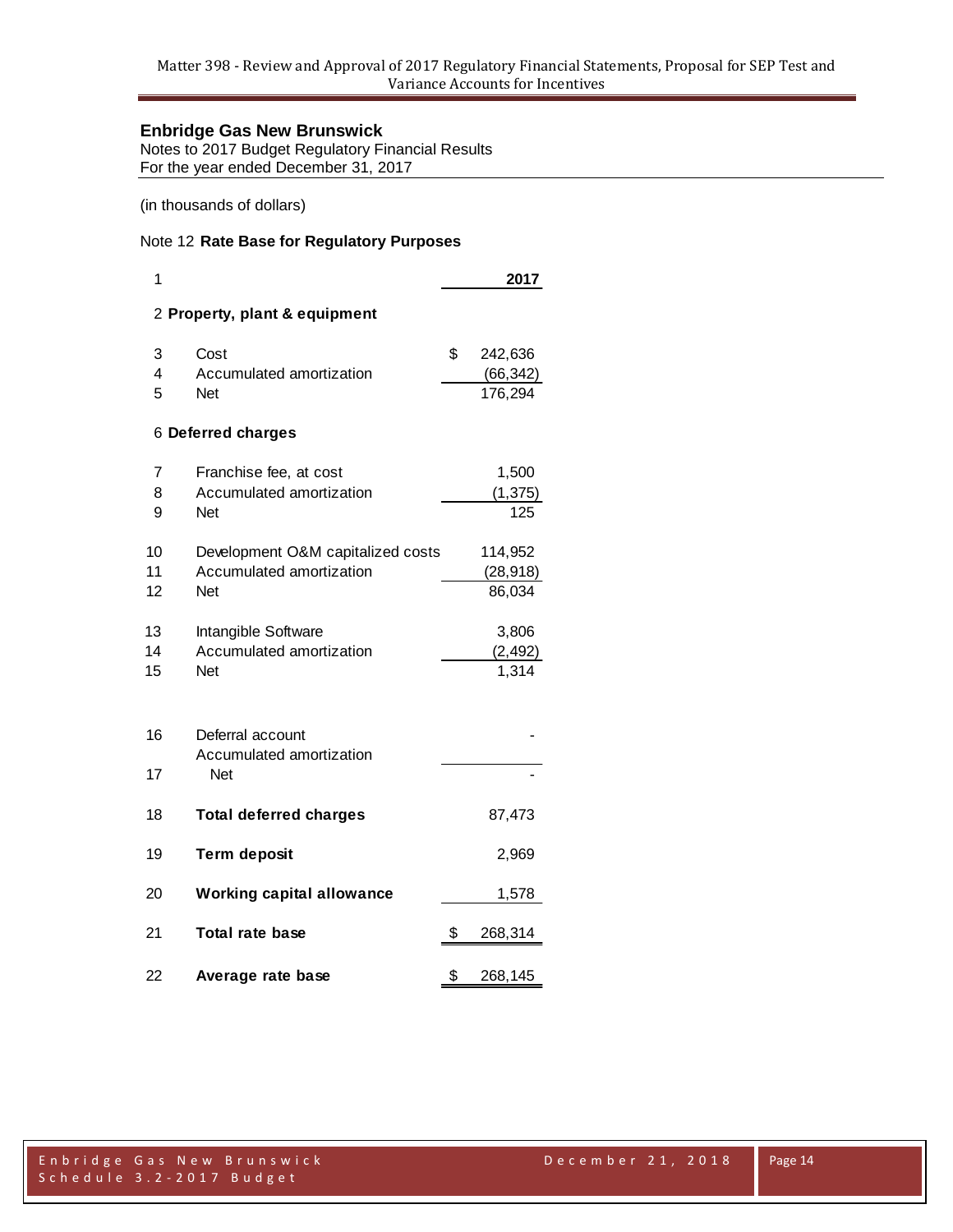Notes to 2017 Budget Regulatory Financial Results For the year ended December 31, 2017

(in thousands of dollars)

## Note 13 **Capital Structure for Regulatory Purposes**

| 1              |                          |    | 2017               |
|----------------|--------------------------|----|--------------------|
| $\overline{2}$ | <b>Capital structure</b> |    |                    |
| 3<br>4         | Long-term debt<br>Equity | \$ | 149,500<br>131,688 |
| 5              | Total                    | ß. | 281,188            |

#### **Capital structure percentage**

| 7 Long-term debt | 53.17%  |
|------------------|---------|
| 8 Equity         | 46.83%  |
| 9 Total          | 100.00% |

#### **Capital structure average percentage for regulatory purposes**

| 11 Long-term debt | 55.00%  |
|-------------------|---------|
| 12 Equity         | 45.00%  |
| 13 Total          | 100.00% |

#### **Weighted cost of capital for regulatory purposes**

| 15 Long-term debt | 2.71% |
|-------------------|-------|
| 16 Equity         | 4.91% |
| 17 Total          | 7.62% |